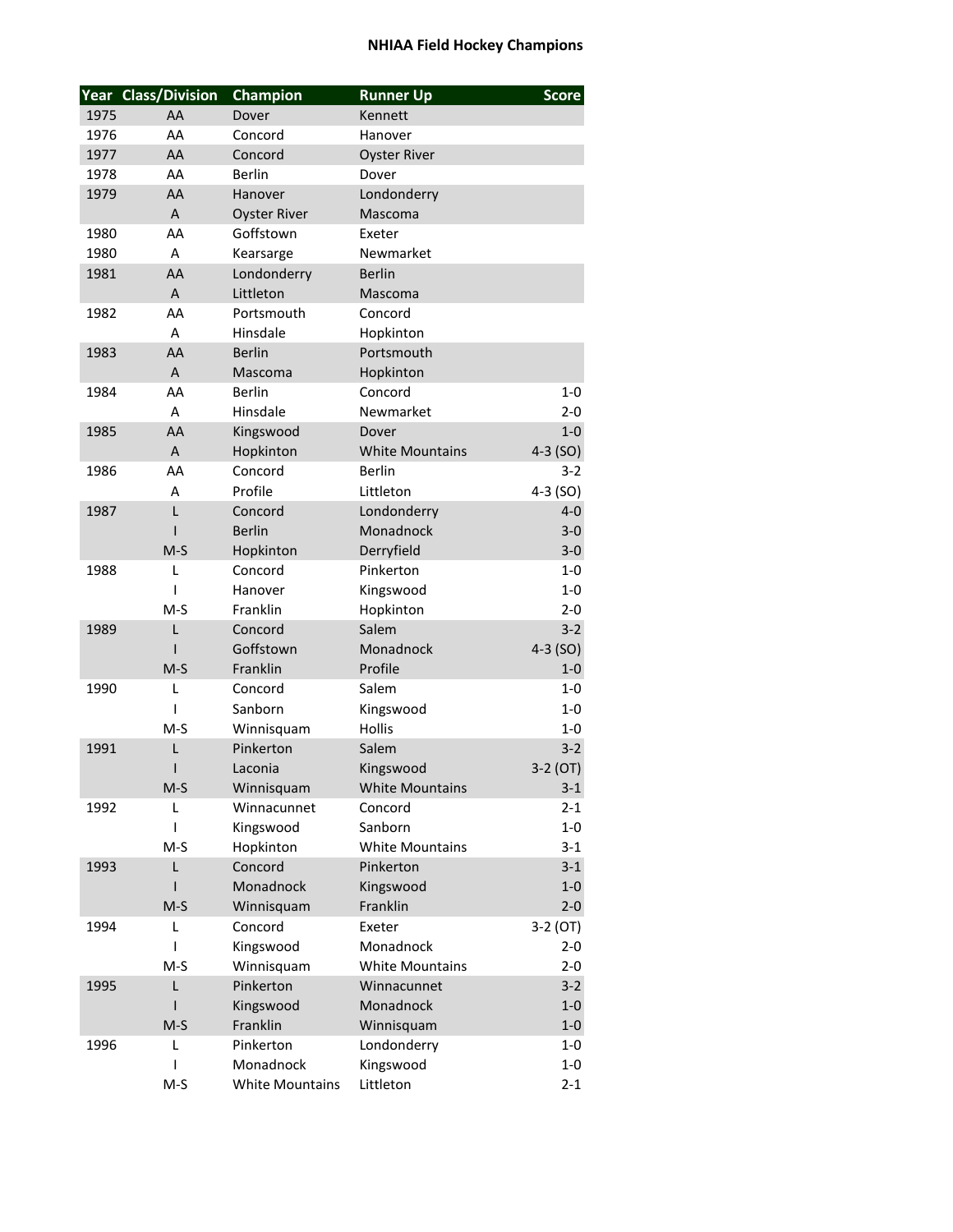## **NHIAA Field Hockey Champions**

|      | Year Class/Division | Champion                  | <b>Runner Up</b>           | <b>Score</b> |
|------|---------------------|---------------------------|----------------------------|--------------|
| 1997 |                     | Salem                     | Pinkerton                  | $3-0$        |
|      | ı                   | Kingswood                 | Plymouth                   | $3 - 1$      |
|      | $M-S$               | Gilford                   | <b>White Mountains</b>     | $2 - 1$      |
| 1998 | L                   | Mancehster West           | Salem                      | $1-0$        |
|      | I                   | Kingswood                 | <b>Berlin</b>              | $1-0$        |
|      | $M-S$               | Gilford                   | Mascoma                    | $2 - 1$      |
| 1999 | L                   | Salem                     | Portsmouth                 | $2 - 1$      |
|      | ı                   | <b>Berlin</b>             | Kennett                    | $2 - 0$      |
|      | $M-S$               | Winnisquam                | Mascenic                   | $1-0$        |
| 2000 | L                   | Pinkerton                 | Salem                      | $2 - 1$      |
|      | I                   | Kingswood                 | Goffstown                  | $2 - 0$      |
|      | $M-S$               | Mascenic                  | Winnisquam                 | $2 - 1$      |
| 2001 | L                   | Concord                   | Timberlane                 | $4-0$        |
|      | ı                   | Goffstown                 | Kingswood                  | $3 - 2$      |
|      | $M-S$               | Mascenic                  | Winnisquam                 | $2 - 1$      |
| 2002 | L                   | Salem                     | Timberlane                 | 6-2          |
|      | ı                   | Plymouth                  | Lebanon                    | $6-0$        |
|      | $M-S$               | Winnisquam                | <b>Bow</b>                 | $4-0$        |
| 2003 | L                   | Salem                     | Timberlane                 | $2 - 1$      |
|      |                     | St. Thomas                | <b>Merrimack Valley</b>    | $1-0$        |
|      | $M-S$               | Winnisquam                | <b>Bow</b>                 | $2 - 1$      |
| 2004 | L                   | Concord                   | Salem                      | $1-0$        |
|      | ı                   |                           |                            | $2 - 1$      |
|      | $M-S$               | Souhegan<br><b>Berlin</b> | Plymouth                   | $2 - 1$      |
|      |                     |                           | Winnisquam                 |              |
| 2005 | L                   | Salem                     | Goffstown                  | $2 - 1$      |
|      | ı                   | <b>Bow</b>                | Lebanon                    | $1-0$        |
|      | $M-S$               | <b>Berlin</b>             | Derryfield                 | $1-0$        |
| 2006 | L                   | Salem                     | Exeter                     | $3 - 2$      |
|      | ı                   | Lebanon                   | Souhegan                   | $1-0$        |
|      | $M-S$               | Newfound                  | Derryfield                 | $2 - 0$      |
| 2007 | L                   | Salem                     | Timberlane                 | $4 - 0$      |
|      | ı                   | Souhegan                  | Portsmouth                 | $1-0$        |
|      | $M-S$               | Derryfield                | Newfound                   | $3 - 0$      |
| 2008 | L                   | Londonderry               | Pinkerton                  | 1-0          |
|      | I                   | Merrimack Valley          | Kennett                    | $2 - 1$      |
|      | $M-S$               | Newfound                  | Berlin                     | $4 - 1$      |
| 2009 | L                   | Timberlane                | Pinkerton                  | $3-2$        |
|      | I                   | Hanover                   | <b>Oyster River</b>        | $1-0$        |
|      | $M-S$               | Newfound                  | Winnisquam                 | $2 - 0$      |
| 2010 | T                   | Winnacunnet               | Pinkerton                  | $4 - 3$      |
|      | Ш                   | Kennett                   | Bow                        | $3 - 1$      |
|      | Ш                   | Derryfield                | <b>Berlin</b>              | $2 - 0$      |
| 2011 | $\mathsf{I}$        | Winnacunnet               | <b>Manchester Memorial</b> | $1-0$        |
|      | $\sf II$            | <b>Bow</b>                | <b>Merrimack Valley</b>    | $2 - 1$      |
|      | III                 | Derryfield                | <b>Stevens</b>             | $2 - 1$      |
| 2012 | T                   | Pinkerton                 | Winnacunnet                | $2 - 1$      |
|      | Ш                   | Lebanon                   | Windham                    | $3 - 1$      |
|      | Ш                   | Derryfield                | <b>Berlin</b>              | $3 - 2$      |
| 2013 | $\mathsf{I}$        | Exeter                    | Pinkerton                  | $2 - 1$      |
|      | $\mathsf{II}$       | Windham                   | <b>Merrimack Valley</b>    | $2 - 1$      |
|      | III                 | <b>Berlin</b>             | Derryfield                 | $4-0$        |